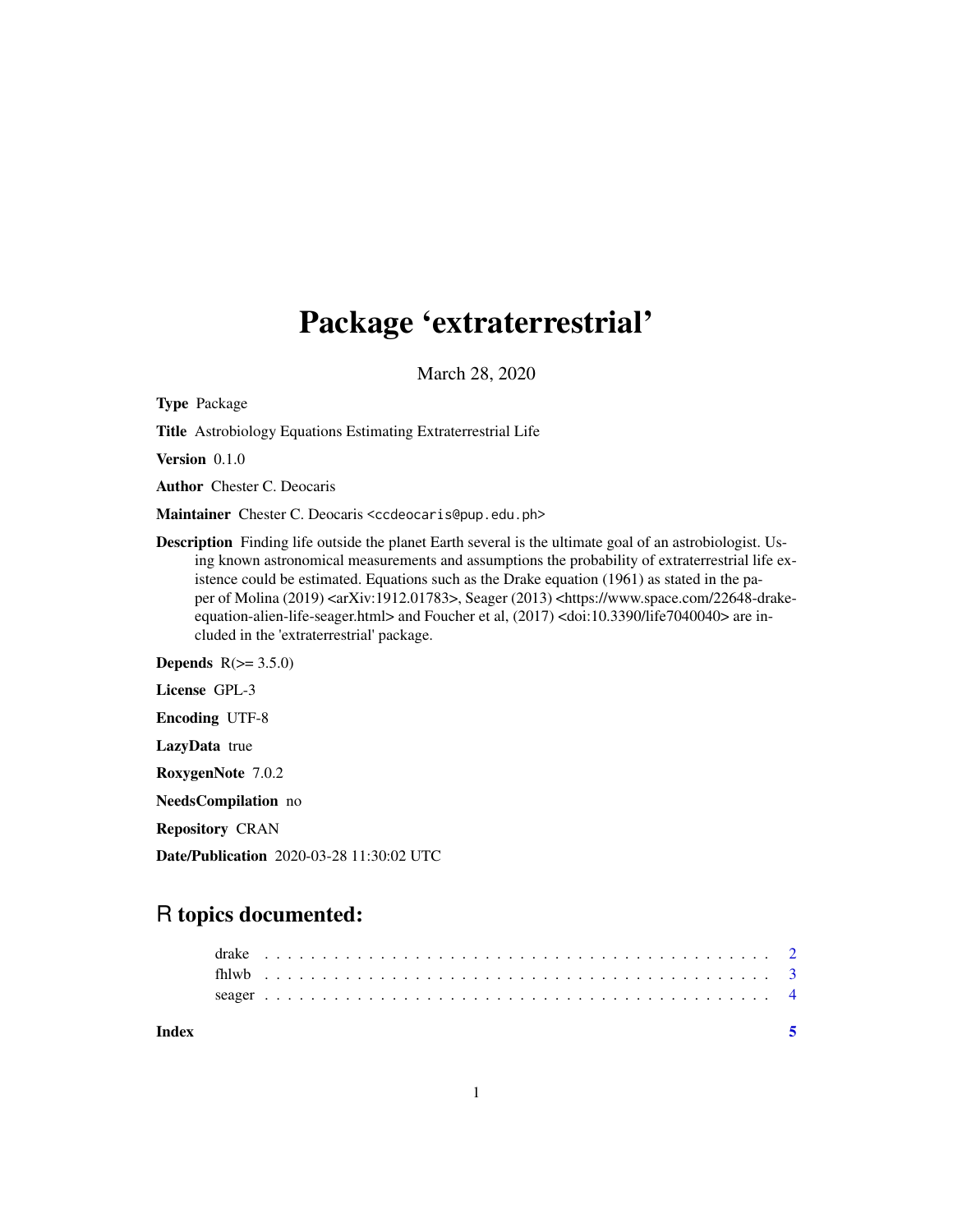<span id="page-1-0"></span>

#### Description

The classical Drake 1961 equation.

#### Usage

drake(R, fp, Ne, fl, fi, fc, L)

#### Arguments

| R              | the star formation rate.                                                  |
|----------------|---------------------------------------------------------------------------|
| fp             | the fraction of stars with planetary systems.                             |
| <b>Ne</b>      | the number of habitable planets in a planetary system.                    |
| f <sub>1</sub> | the fraction of the habitable planets that developed life.                |
| fi             | the fraction of planets with life form that developed intelligence.       |
| fc             | the fraction of civilizations that perform interstellar communications.   |
| L              | length of time for civilizations to transmit detectable signals in space. |

#### Value

N the Drake Number. The number of civilizations in the galaxy that communicates.

#### References

Antonio, J., & Molina, M. (2019). Searching for a standard Drake equation. Journal of the British Interplanetary Society (JBIS) (Vol. 72).

#### Examples

drake(R=2, fp=.45, Ne=0.5, fl=0.2, fi=0.05, fc=0.5, L=500 )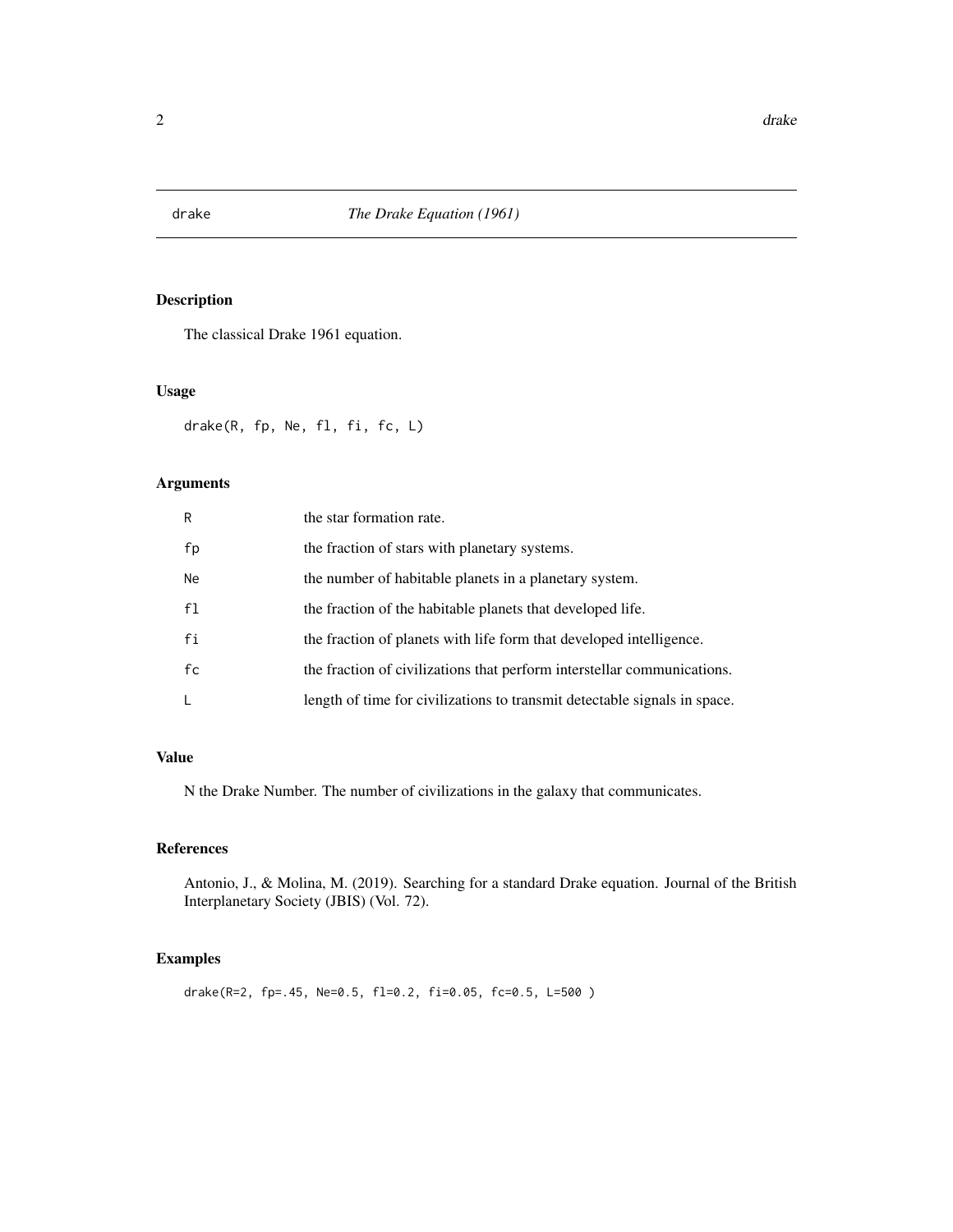<span id="page-2-0"></span>

#### Description

The statistical estimates on the probaility of life in the Universe based on the paper of Frederic Foucher, Keyron Hickman-Lewis, Frances Westall and Andre Brack (2017).

#### Usage

fhlwb(pS, pB, pC, pL, pR, pP, S, V)

#### Arguments

| pS | the proportion of stellar systems having a star compatible with the occurrence<br>of the considered stage of life. |
|----|--------------------------------------------------------------------------------------------------------------------|
| рB | the proportion of these star systems with a rocky body located within its habit-<br>able zone.                     |
| рC | the proportion of rocky bodies compatible with the emergence of life.                                              |
| pL | the probability that life appeared on these bodies.                                                                |
| pR | the probability that life reached the considered evolutionary stage on these bod-<br>ies.                          |
| pP | the probability of co-existence occurrence of this stage of life on several bodies<br>simultaneously.              |
| S  | number of stars in the galaxy in billions                                                                          |
| V  | volume of the galaxy in trillions light year cube $(1y^2)^3$                                                       |

#### Value

A list with the following values:

- 1. PL Estimated proportion of star systems hosting life (
- 2. NL Estimated number of planets life.
- 3. DL Average distance between two planets hosting life (in light years).

#### References

Foucher, F., Hickman-Lewis, K., Westall, F., & Brack, A. (2017). A statistical approach to illustrate the challenge of astrobiology for public outreach. Life, 7(4). <doi:10.3390/life7040040>

#### Examples

fhlwb(pS=1, pB=1, pC=.22, pL=.17, pR=1, pP=0.9, V=47, S=200)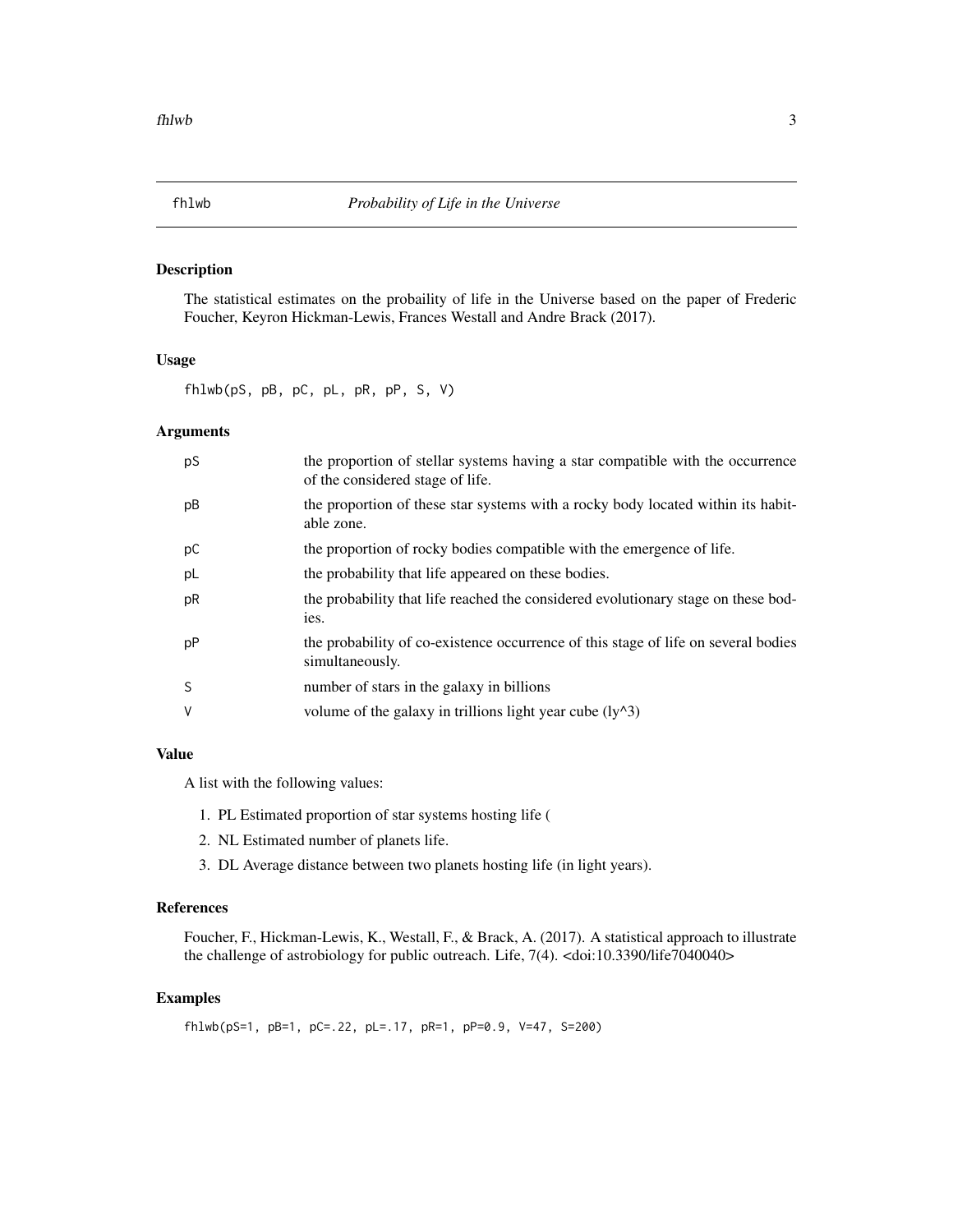#### <span id="page-3-0"></span>Description

An alternative to the Drake 1961 equation. The Seager equation considers the detection biogenic gases in the estimation of planets harboring life.

#### Usage

seager(Ns, fQ, fHZ, fo, fL, fS)

#### Arguments

| Ns         | number of stars                                         |
|------------|---------------------------------------------------------|
| fQ         | fraction of quiet stars                                 |
| <b>fHZ</b> | fraction with rocky planets within the habitable zone.  |
| fo         | fraction of observable planets.                         |
| fL         | fraction of planets with life.                          |
| fS         | fraction of planets with detectable gaseous signatures. |

#### Value

N number of planets with signs of life.

#### References

https://www.cfa.harvard.edu/events/2013/postkepler/Exoplanets\_in\_the\_Post\_Kepler\_Era/Program\_files/Seager.pdf The Drake Equation Revisited: Interview with Planet Hunter Sara Seager Devin Powell, Astrobiology Magazine 4 September 2013.

#### Examples

seager(Ns=.45, fQ=0.5, fHZ=0.2, fo=0.05, fL=0.5, fS=500)